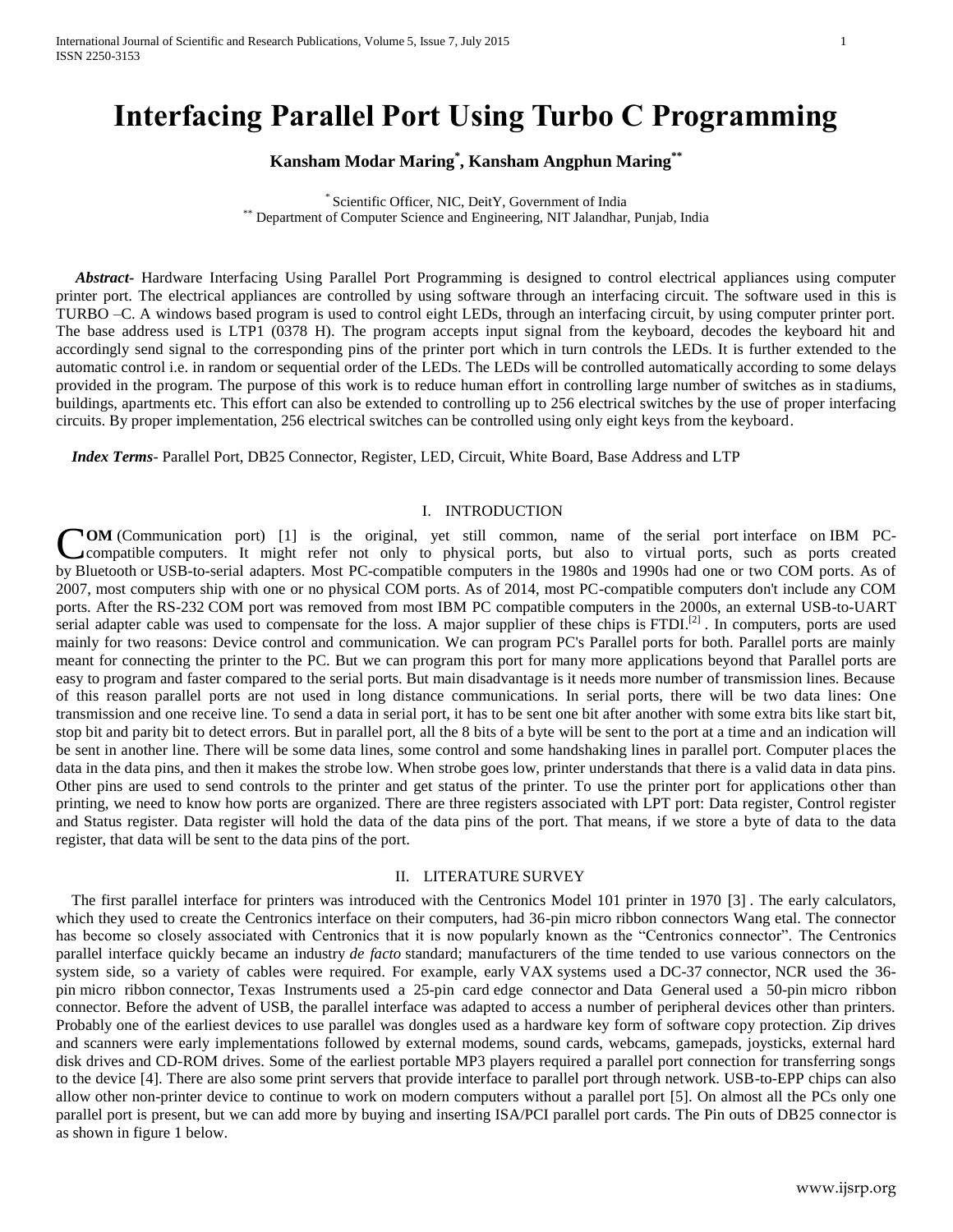

Figure 1: Pin-Out diagram of DB25 connector

The LEDs can be controlled by using simple interfacing circuit. The only component needed is one LED and one 470 ohm registers. In this circuit one end of the circuit is connected to the data pins from where the signal is to be sent to the LEDs and another end goes to the circuit as shown in the figure 2 below:



In this hardware interfacing, we are using only first parallel port (LPT1); the following table lists the details of how the software interfaces to hardware port.



Figure 3: Circuit diagram used for controlling the LEDs

Table I: Printer Port and Address

| <b>Printer Port Addresses</b> |                      |  |  |  |
|-------------------------------|----------------------|--|--|--|
| <b>Printer Port</b>           | <b>Base Address</b>  |  |  |  |
| LPT1                          | $0x0378$ or $0x03BC$ |  |  |  |
| LPT2                          | $0x0278$ or $0x378$  |  |  |  |
| I PT?                         | 0x0278               |  |  |  |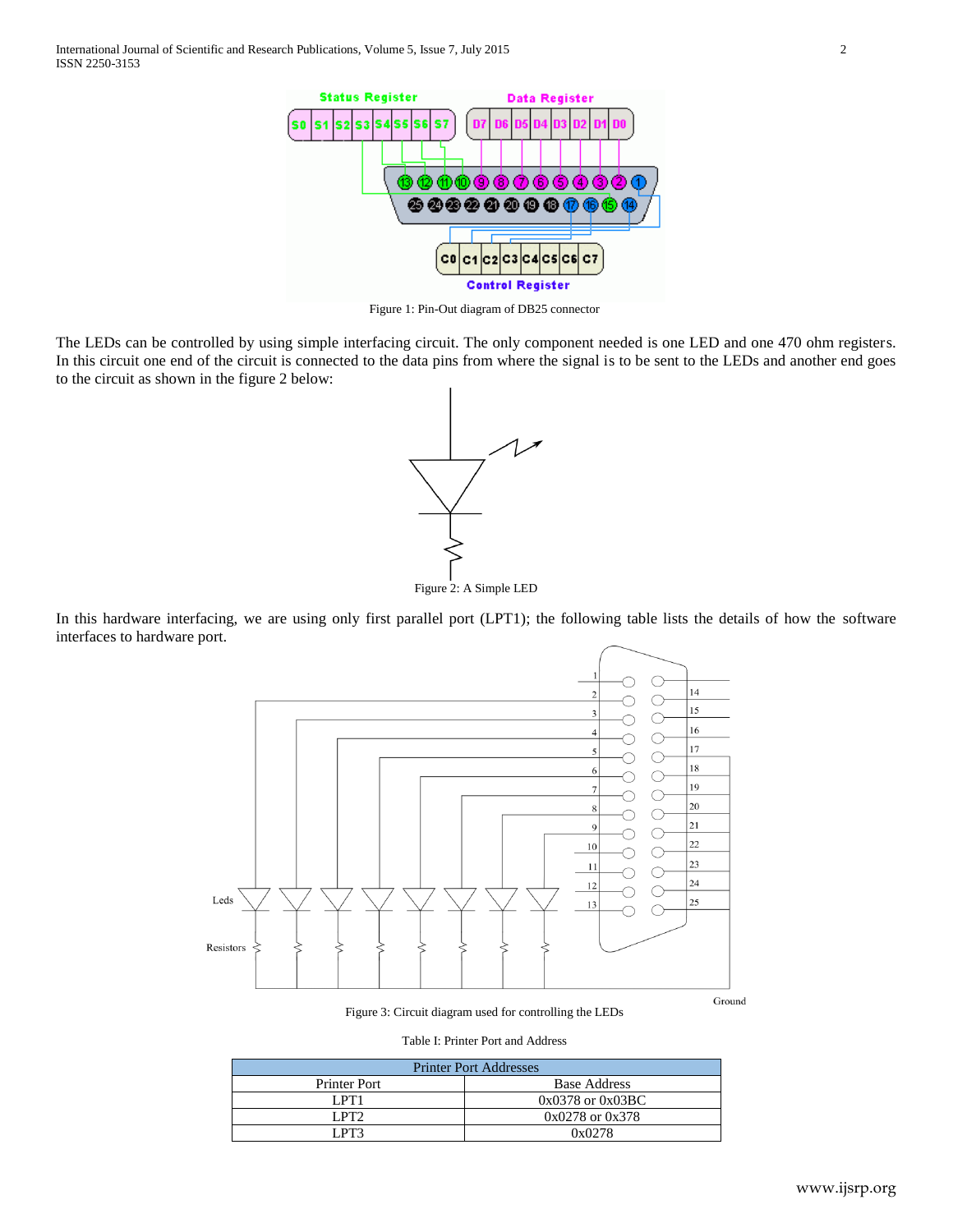#### Table II: Printer Port Registers

| <b>Printer Port Registers</b> |             |  |  |  |  |
|-------------------------------|-------------|--|--|--|--|
| Register Name                 | Address     |  |  |  |  |
| Data Register                 | $Base+0x00$ |  |  |  |  |
| <b>Status Register</b>        | $Base+0x01$ |  |  |  |  |
| Control Register              | $Base+0x02$ |  |  |  |  |

|  |  |  | Table III: Registers bit definitions |
|--|--|--|--------------------------------------|
|--|--|--|--------------------------------------|

| <b>Register Bit Definition</b> |                                                   |                                           |            |          |      |                          |                          |           |            |  |
|--------------------------------|---------------------------------------------------|-------------------------------------------|------------|----------|------|--------------------------|--------------------------|-----------|------------|--|
|                                | Data<br>Bit<br><b>Status Register</b><br>Register |                                           | Control    | Data     | Data | <b>Status</b>            | <b>Status</b>            | Control   | Control    |  |
|                                |                                                   | Register                                  | Low        | High     | Low  | High                     | Low                      | High      |            |  |
| 7                              | D7                                                | Busy                                      | Not Used   | $\theta$ |      | <b>Busy</b>              | Not Busy                 |           |            |  |
| 6                              | D6                                                | Acknowledge                               | Not Used   | $\Omega$ |      | <b>Nack</b>              | Ack                      | -         |            |  |
| 5                              | D <sub>5</sub>                                    | Paper Status                              | Not Used   | $\Omega$ |      | No Paper                 | Paper                    | -         |            |  |
| 4                              |                                                   | D <sub>4</sub><br><b>Selection Status</b> | Interrupt  | $\Omega$ |      | <b>Not</b>               | Selected                 | Interrupt | Interrupt  |  |
|                                |                                                   |                                           |            |          |      | Selected                 |                          | Disabled  | Enabled    |  |
| 3                              | D <sub>3</sub>                                    | <b>Error Status</b>                       | Select     | $\Omega$ |      | No Error                 | Error                    | Selected  | <b>Not</b> |  |
|                                |                                                   |                                           |            |          |      |                          |                          |           | Selected   |  |
| 2                              | D2                                                | Not Used                                  | Initialize | $\Omega$ |      | $\overline{\phantom{0}}$ | $\overline{\phantom{0}}$ | False     | True       |  |
|                                | D1                                                | Not Used                                  | Auto Feed  | $\Omega$ |      | $\overline{\phantom{a}}$ | $\overline{\phantom{0}}$ | True      | False      |  |
| $\Omega$                       | D <sub>0</sub>                                    | Not Used                                  | Strobe     | $\Omega$ |      | -                        | $\overline{\phantom{a}}$ | True      | False      |  |





Figure 4. Flowchart showing the control flows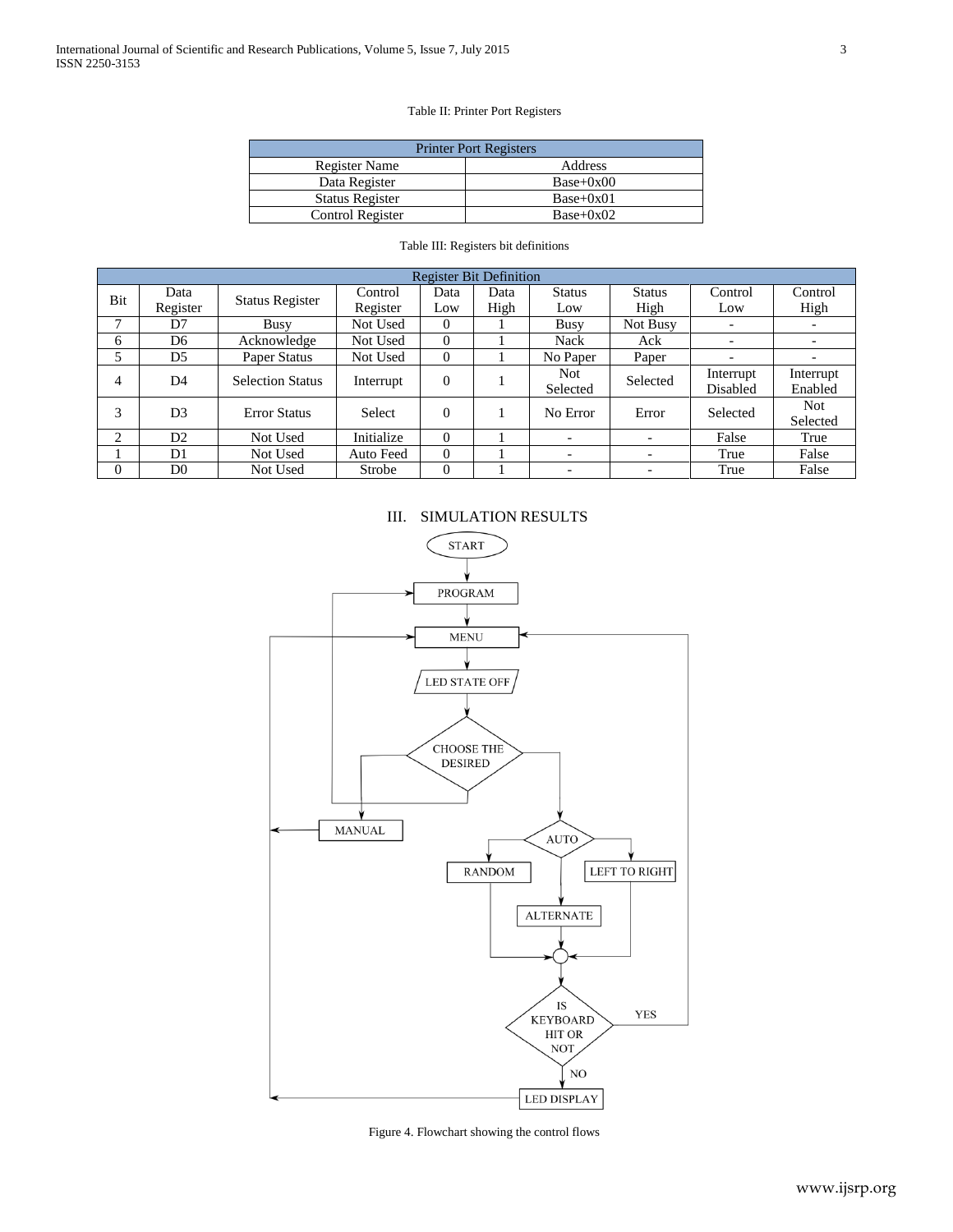When the program is executed, a menu driven screen with the following options for selecting the choice for operation of LEDs is displayed.

- a. Manual
- b. Automatic
- c. Exit

In the manual portion, the LEDs are lit as we press the corresponding key. In automatic three more options are made available i.e. Random, Left to Right and Alternate. In random mode, the LEDs are lit up in a random manner. In the left to right mode, the LEDs are lit up from left to right. In the alternate mode, the operation is made in an alternate fashion at a time. The flow chart of the program is as shown in figure 4.



Figure 5. Snapshot of the Main Menu for Program operation



Figure 6. Snapshot showing the LEDs On/Off in random mode of operation

## IV. CONCLUSIONS

 The control of household equipment can be easily performed by replacing these LEDs with the household electrical appliance and also similarly in the case of big buildings like stadiums, offices etc., which will reduce effort and time and increase safety.

# V. FUTURE SCOPE

 The current model concerned with only controlling 8 LEDs, but it can be used to control as many as 256 electrical appliances by using decoder. It can be extended to control switching system of offices, apartments, and stadiums etc., where there is the need of controlling large number of electrical appliances.

#### ACKNOWLEDGMENT

We would like to show our heartfelt gratitude to **Mr. Marjit Singh**, Assistant Professor, Department of Computer Science and Engineering, **NERIST**, Nirjuli, Papum-Pare, Itanagar, Arunachal Pradesh, India-791109 for his immense help, during our entire work to complete this work..

#### **REFERENCES**

<sup>[1]</sup> IBM Lotus Domino and Notes Information Center, *Configuring a communication port*, Retrieved 17 September 2013

<sup>[2]</sup> Jan Axelson, *Lakeview Research: Serial Port Complete: COM Ports, USB Virtual COM Ports, and Ports for Embedded Systems*, 2nd Edition, 380 pages; 2007; [ISBN 978-1-931-44806-2.](http://en.wikipedia.org/wiki/Special:BookSources/9781931448062)